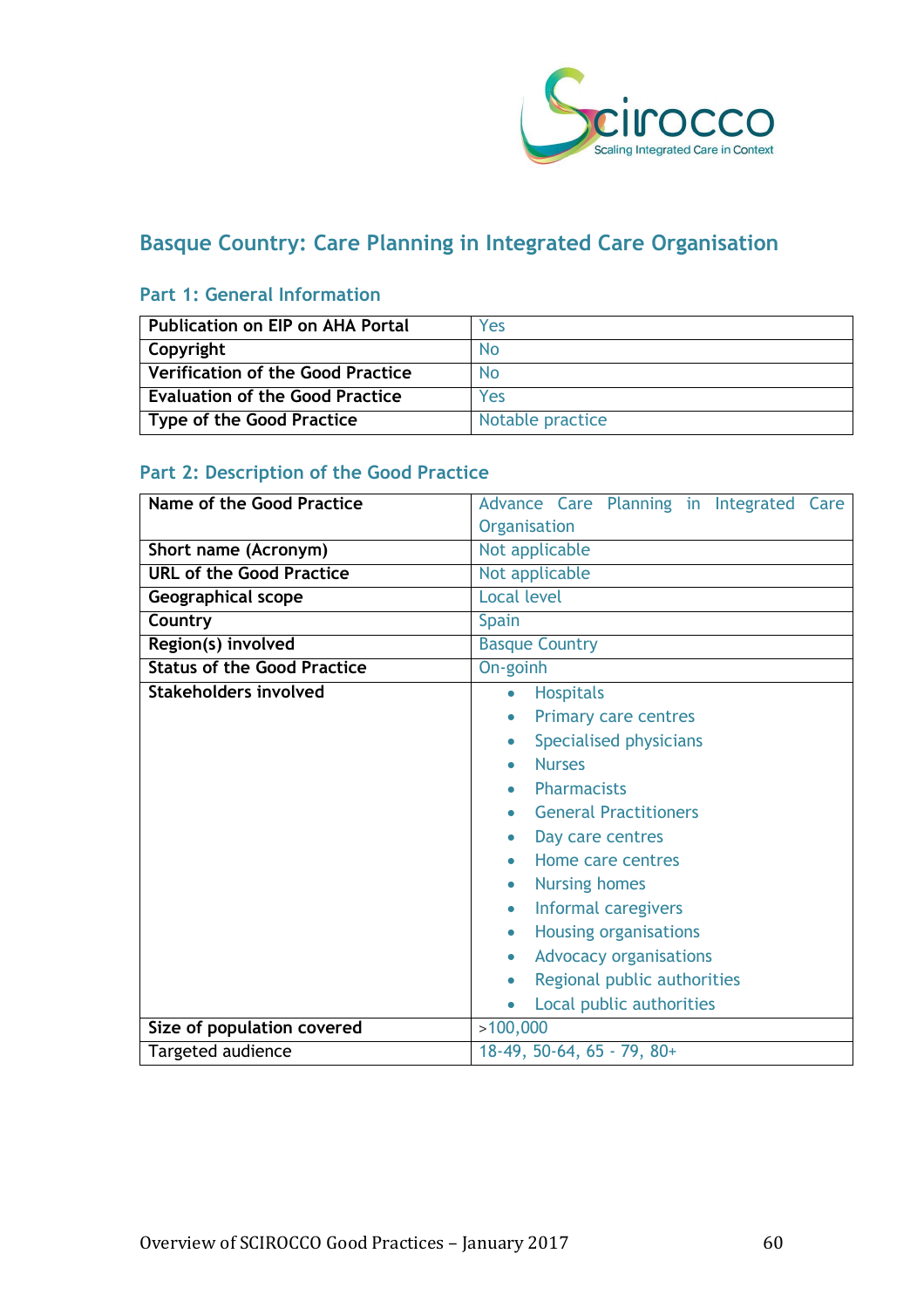

#### **Summary of the Good Practice**

Every human being is recognized with his or her right to make decisions regarding medical treatment, even when his/her level of competence is compromised by adverse health conditions. Advanced Care Planning (ACP) guarantees patients' right both to make decisions as well as to have those decisions respected when time comes. The general goal of this program is to promote ACP, mainly for chronic patients.

The programme states two specific goals:

- 1) adjusting end of life care to meet patients' preferences, and
- 2) improving decision making processes.

The program defines three stages:

1. Diagnostic stage, aiming at identifying the population that could benefit from the program,

2. Therapeutic stage, aiming at developing the intervention (after providing training opportunities for involved health professionals),

3. Evaluative stage, aiming at assessing both the impact of the program and the program itself.

The core intervention at the heart of the program consists of two individual semi structured interviews with the patient and one or two significant others. Previous to these meetings patients invited to participate receive a document that intends to elicit reflections about health, care, quality of life and end of life. The interviews are initially conducted by the programme coordinator along with patient's GP and Community Nurse. The program is intended to help clinicians become capable of conducting the interviews themselves.

The first meeting aims mainly at introducing the subject (Advanced Directives) and inviting the patient to reflect on his/her preferences regarding care. The second interview focuses on discussing the specific issues related to the patient him/herself and according to his/her clinical characteristics and situation.

Transferring the program to other contexts would require adjustments mainly related to cultural issues.

**Key words:** advanced care planning, shared decisions, chronic care, end of life care, autonomy

#### **Good practice being part of the larger programme**

No.

**Challenges / problems addressed by the good practice**

- End of life/critical care-related decisions compromised by patients' lack of competence
- Patients' preferences not being respected
- Paternalistic attitudes regarding health-related decision making processes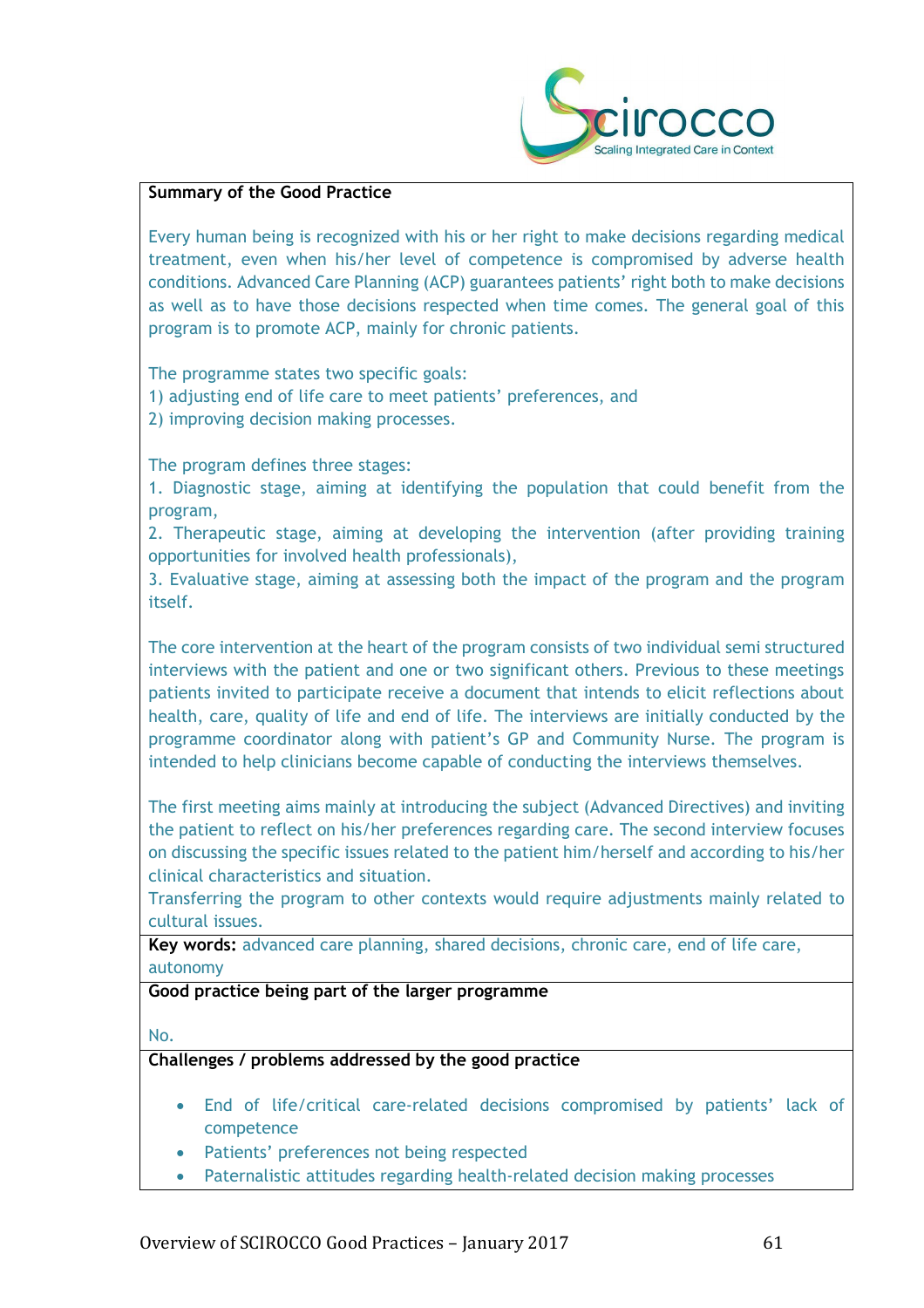

• Not enough training in communication by physicians and nurses about Advance Care Planning Talking with patients and relatives about end of life issues is not included in ordinary clinical meetings

#### **Importance of the challenges / problems before starting to implement good practice**

Healthcare professionals as well as family members were often finding themselves in situations where they were to make decisions while not actually holding enough information/knowledge about patient's preferences. Often decisions were being taken by healthcare professionals, this sometimes exceeding what they thought to be their level of competence and responsibility. On the other side, family members felt overwhelmed by the burden of making difficult decisions, especially when dealing with critical and/or end of life care. Decisions to limit treatment initiatives were somehow rare, this leading to dilemmatic situations as well as to high economical costs but low- quality end of life care. **Environment before the good practice was implemented** 

A formal/legal process of "Living Will" Registration was available for any citizen in the Basque Country. Nevertheless, this process was somehow limited to the formal/legal process of registering patient's wills and did not include any sort of previous reflection process nor was it in any way individualized or adjusted to the specific clinical condition of the patient him/herself.

**Key innovative elements of the good practice and how the good practice improved situation compared to previous practice**

The program has not yet been formally evaluated. Nonetheless, listening to participating patients, families, GPs and Community Nurses has helped us understand how invitations to reflect and discuss values and preferences regarding treatment and care have been of much use both for all of them who now seem to share a common view of what kind of options the patient would choose for him/her when time comes.

Interviews inviting to reflect and discuss have been somehow systematically introduced into some Community Care Teams' (GP and Community Nurse) agendas, and approaches to chronic care.

Healthcare professionals working at secondary/tertiary levels (mainly hospitals) now start to be familiar with the program and benefit from accessing the information regarding preferences accessible through the electronic health record.

#### **Part 3: Transferability of the Good Practice**

|                                       | <b>Cost-effectiveness of the good</b>   Higher costs, improved outcomes |
|---------------------------------------|-------------------------------------------------------------------------|
| practice (including all kind of costs |                                                                         |
| and outcomes such as better health,   |                                                                         |
| quality of life or other resources)   |                                                                         |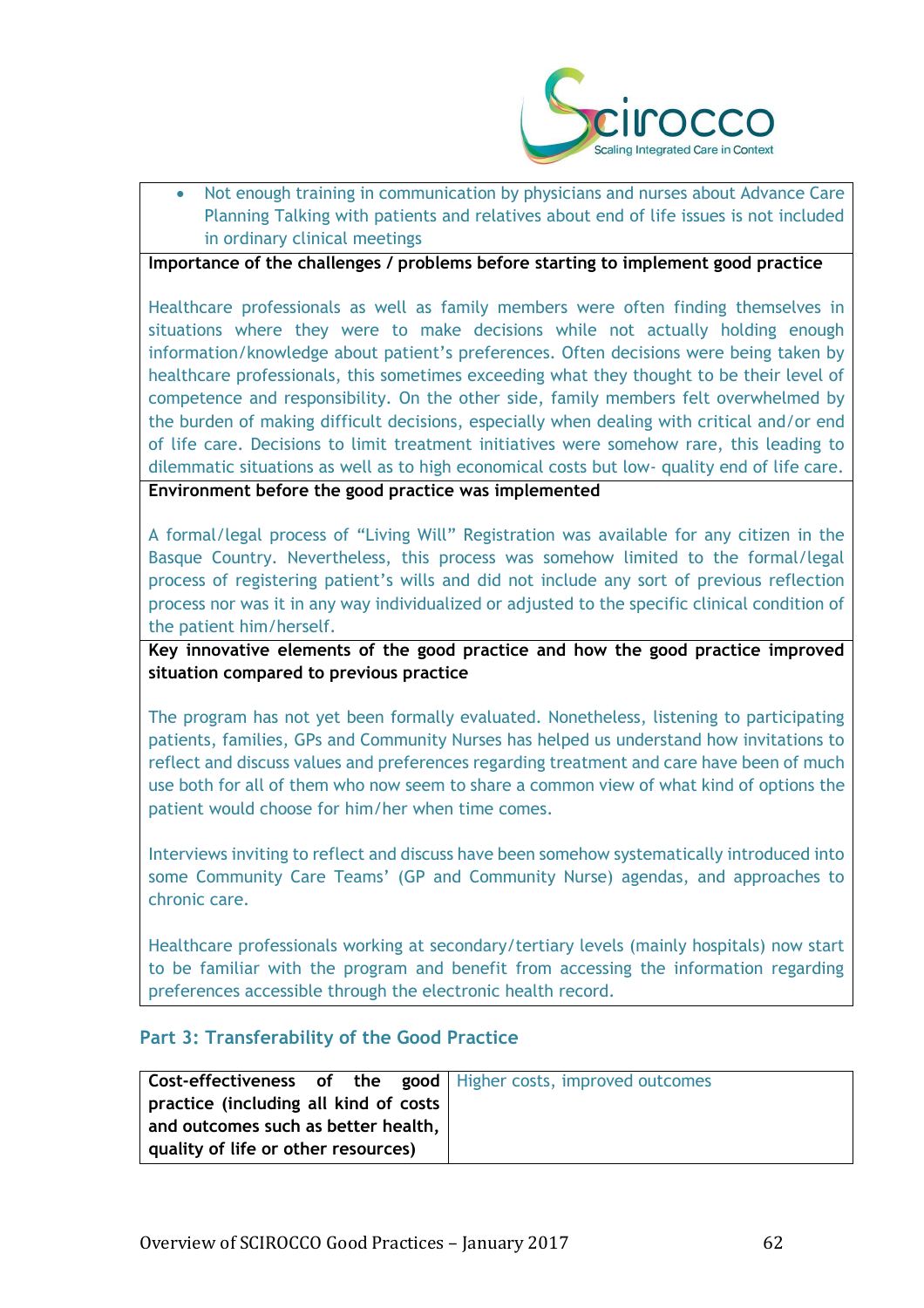

| facilities, ICT and other resources required                                                   | Resources required for the deployment of the good practice (personnel, equipment,              |  |
|------------------------------------------------------------------------------------------------|------------------------------------------------------------------------------------------------|--|
|                                                                                                |                                                                                                |  |
| $\bullet$                                                                                      | 1 MD part time working as program coordinator, initial interview conductor and                 |  |
| other colleagues' trainer and facilitator                                                      |                                                                                                |  |
| 4h training for interested healthcare professionals                                            |                                                                                                |  |
| <b>Total budget of the Good Practice</b>                                                       | €100.00 - €499,999                                                                             |  |
| Source of funding                                                                              | <b>Regional funding</b>                                                                        |  |
| The main actions that have to be done to deploy the Good Practice                              |                                                                                                |  |
|                                                                                                |                                                                                                |  |
| $\bullet$                                                                                      | Identify target population: elderly people, chronic patients and individuals that              |  |
| have an experience about illness or care.                                                      |                                                                                                |  |
| $\bullet$                                                                                      | Teaching health professionals (mainly physician and nurses) about Advance Care                 |  |
|                                                                                                | Planning: specific courses and training in how to perform interviews. Community                |  |
|                                                                                                | plans of communication about the relevance of shared decision making and                       |  |
| advanced care planning                                                                         |                                                                                                |  |
| $\bullet$                                                                                      | Having conversations with patients and their relatives to elicit their values, fears           |  |
| and preferences.                                                                               |                                                                                                |  |
| $\bullet$<br>nurses to choose the best option for each patient.                                | Write down and register documents (Advanced Directives) that help doctors and                  |  |
|                                                                                                | Prepare documents and videos that help people involved in the program in order to              |  |
| $\bullet$<br>improve their intervention.                                                       |                                                                                                |  |
| $\bullet$                                                                                      | Evaluating the results: end of life care, shared decision making, satisfaction of              |  |
| patients, relatives and health professionals.                                                  |                                                                                                |  |
| Issues during the implementation of the Good Practice                                          |                                                                                                |  |
|                                                                                                | Time needed to include "the conversation" in the clinical meeting                              |  |
|                                                                                                | Coordination of different levels of care: Primary care and Hospitals                           |  |
| Additional resources required to scale up Good Practice                                        |                                                                                                |  |
|                                                                                                |                                                                                                |  |
| No.                                                                                            |                                                                                                |  |
| Basis to support sustainability of the Good Practice                                           |                                                                                                |  |
|                                                                                                | It is a program that will certainly make life easier both for healthcare professionals as well |  |
| as for significant others needing to make difficult decisions. It will presumably reduce costs |                                                                                                |  |
|                                                                                                | related to non-chosen treatments. It will only need from healthcare professionals'             |  |

The program is mainly focused on promoting a cultural change within the healthcare context. Providing professionals with the opportunity to access training and feel supported on their initial steps is certainly an important asset of the program when looking at the long-term sustainability of such cultural shift.

willingness to open discussions with chronic patients. Not large volume of resources needed

for quite a substantial quality of life (and end of) and care improvement.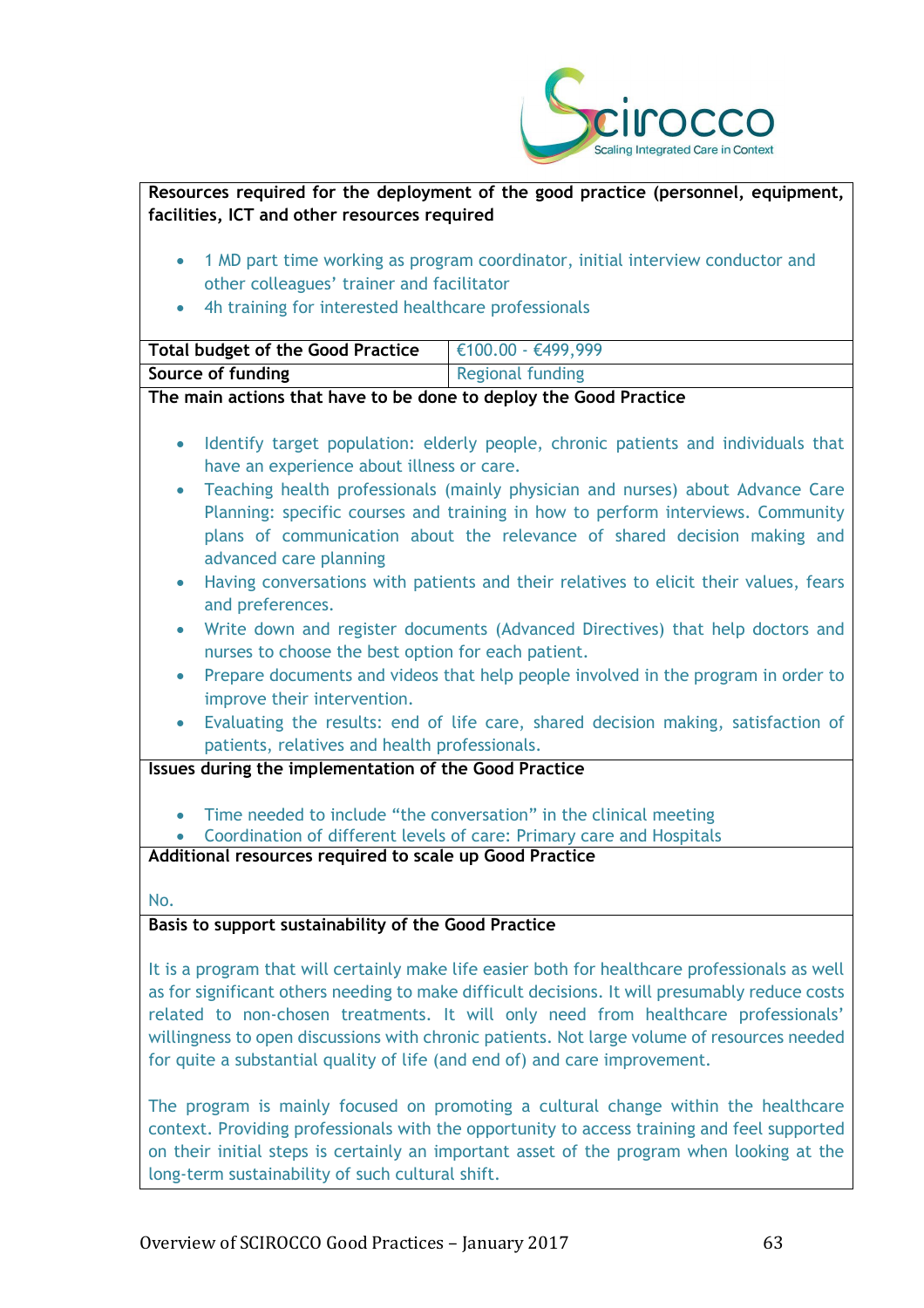

#### **Evidence to observe the Good Practice**

A visit to implementation site.

### **Part 4: Viability assessment of the Good Practice**

#### **Time needed to deploy the Good Practice**

Between one year and three years.

The coordinator of the program attended a course to get the qualification as facilitator in Advanced Care Planning in La Crosse (Wisconsin, USA), organized by Respecting Choices (http://www.gundersenhealth.org/respecting- choices). This foundation is the most important centre of education in ACP. Their model has been adapted by other countries and organisations. Moreover, the coordinator attended meetings organized by The international Society of Advance Care Planning (ACPEL) http://www.acpel2015.org in order to learn from other experiences in other countries: My Voice, Five wishes, Gold Standard Framework, etc. Based on these experiences a program and a course were designed taking into account the local culture and health system.

**Investment per citizens / patient / client in terms of financial resources**

Between €100 – €1.000 per targeted citizen / patient.

1 part-time MD + 4h training for every interested healthcare professional **Evidence behind the Good Practice**

Agreed evidence. Evidence is based on an agreed established monitoring system/process before and after implementation of the Good Practice

Emanuel EJ, Emanuel LL. The promise of a good death. Lancet 1998; 351 Suppl 2:SII21- SII29. - Peter A.Singer MMF, Gerald Robertson LL, David J.Roy SPD. Bioethics for clinicians: 6. Advance care planning. Canadian Medical Association Journal 1996; 155:1689-1692. - Emanuel L. Appropriate end inappropriate use of advance directives. Journal of Medical Ethics 2001; 5(4):357-359. - Martin D.K, Emanuel LL, Singer P. Planning for the end of life. Lancet 2000; 356:1672-1676. - Emanuel LL, von Gunten CF, Ferris FD. Advance care planning. Arch Fam Med 2000; 9(10):1181-1187. - June Leland. Advance directives and establishing the goals of care. Primary care: clinics in office practice. 2001: 349-363. - Kolarik RC, Arnold RM, Fischer GS, Tulsky JA. Objectives for advance care planning. J Palliat Med 2002; 5(5):697-704. - Hahn ME. Advance Directives and Patient-Physician Communication. JAMA 2003;289:96. - Curtis JR. Communicating with patients and their families about advance care planning and end- of-life care. Respir Care 2000;45:1385-94. **Maturity of the Good Practice**

There is evidence that the practice is economically viable and brings benefits to the target group. Further research and development is needed in order to achieve market impact and for the practice to become routine use.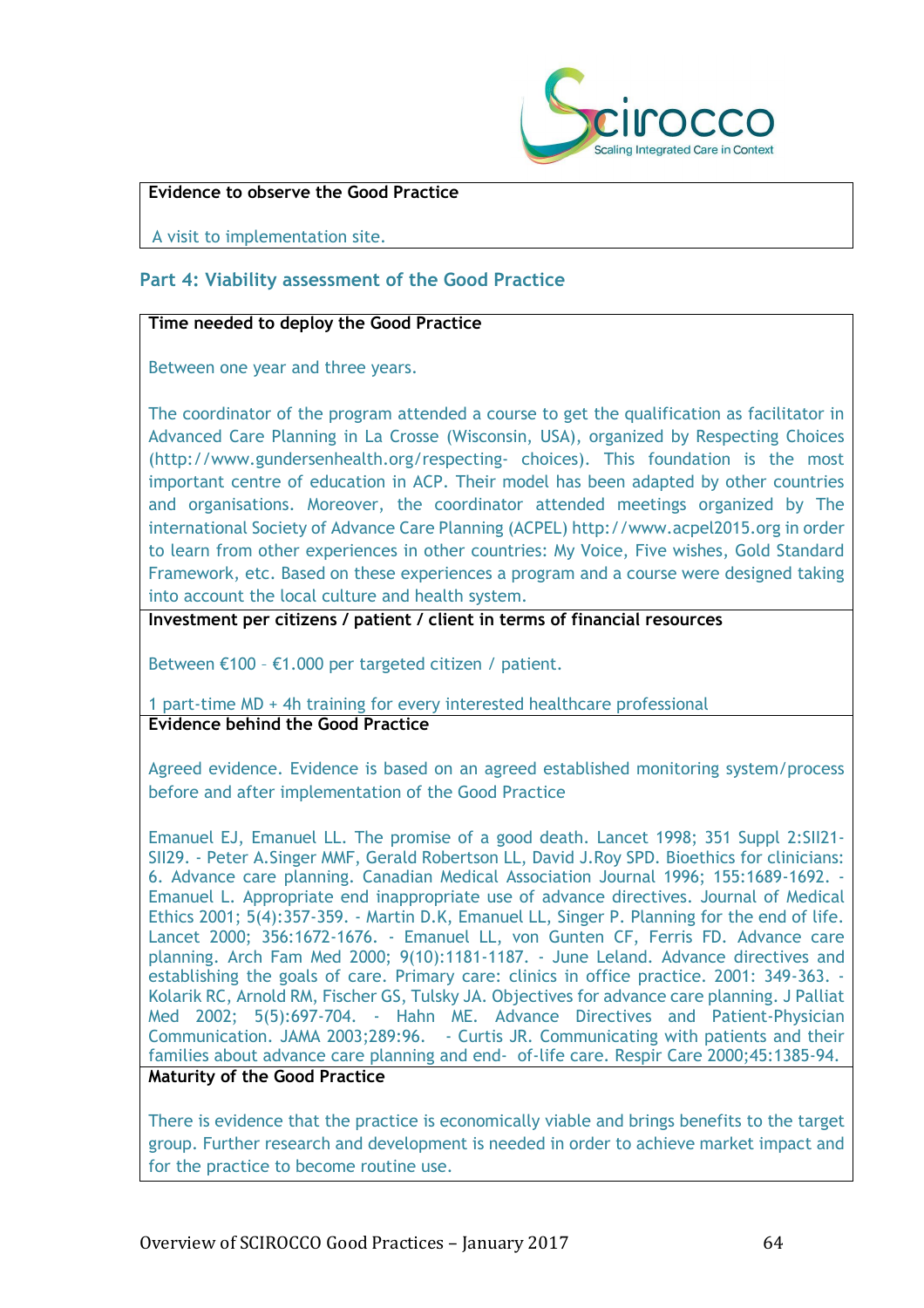

Advance care planning improves end of life care and patient and family satisfaction and reduces stress, anxiety, and depression in surviving relatives. There are no published costeffectiveness studies. Included studies focused on healthcare savings, usually associated with reduced demand for hospital care. Advanced care planning appears to be associated with healthcare savings for some people in some circumstances, such as people living with dementia in the community, people in nursing homes or in areas with high end-of-life care spending. There is no evidence that advanced care planning is likely to be more expensive A randomized controlled trial on the efficacy of advance care planning on the quality of end-of-life care and communication in patients with COPD: the research protocol. Couben H. BMJ 2014. The effects of advance care planning on end-of-life care: A systematic review Arianne Brinkman-Stoppelenburg, Judith AC Rietjens and Agnes van der Heide Palliat Med published online 20 March 2014 The economic evidence for advance care planning: Systematic review of evidence. Dixon J. Palliat Med

**Estimated time of impact of the Good Practice**

Long term and sustainable impact – e.g. a long time after the pilot project ended and routine day-to-day operation began.

**Impact observed**

Better care integration (economic and social).

The program has not yet been formally evaluated. Nonetheless, listening to participating patients, families, GPs and Community Nurses has helped us understand how invitations to reflect and discuss values and preferences regarding treatment and care have been of much use both for all of them who now seem to share a common view of what kind of options the patient would choose for him/her when time comes. Interviews inviting to reflect and discuss have been somehow systematically introduced into some Community Care Teams' (GP and Community Nurse) agendas, and approaches to chronic care. Healthcare professionals working at secondary/tertiary levels (mainly hospitals) now start to be familiar with the program and benefit from accessing the information regarding preferences accessible through the electronic health record.

#### **Transferability of the Good Practice**

Ready for transfer, but the innovative practice has not been transferred yet. The innovative practice has been developed on local/regional/national level and transferability has been considered and structural, political and systematic recommendations have been presented. However, the innovative practice has not been transferred yet.

#### **Part 5: Your organisation**

| Name of the organisation    | <b>Integrated Care Organisation Araba</b>               |
|-----------------------------|---------------------------------------------------------|
| Address of the organisation | C/ Jose Atxotegi, s/n - 01009 Vitoria-Gasteiz,<br>Araba |
| Type of organisation        | <b>Integrated Care Organisations</b>                    |